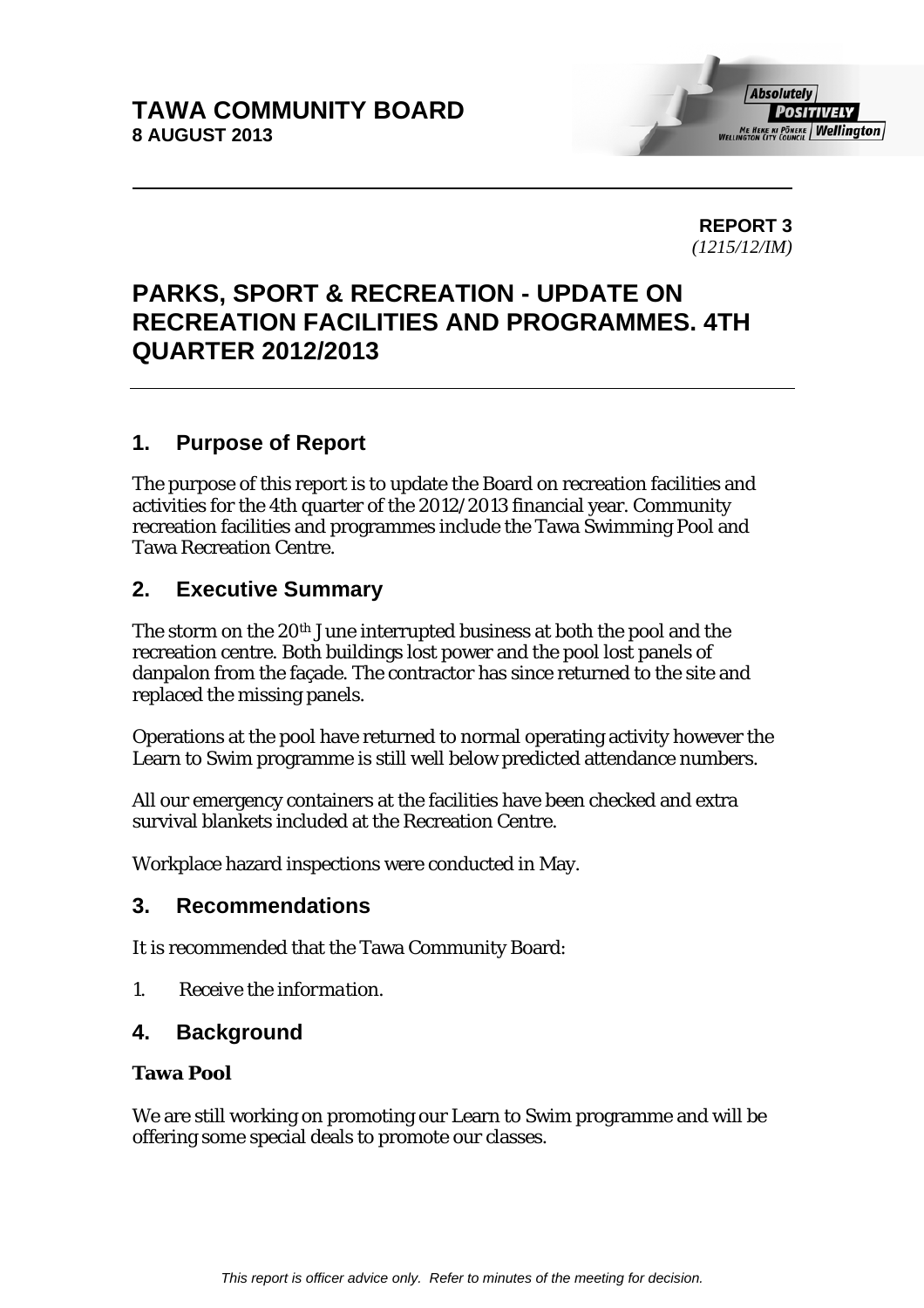Our Toddler Day session runs every Friday and has growing numbers and the toddlers can even do some art work.



The following is a sample of feedback that we have received about the Learn to Swim programme:

#### *"Hello there Shaun*

*My grandchildren Maia and Troy Belcher have been at your swim school for terms 2 & 3. They're moving to KL this week and won't be back for a few years. They've really enjoyed the swim school, and their instructors were super. In particular Lauren was absolutely everything an instructor should be with little kids! Big thanks and cheers, Rona Belcher"*

### **Recreation Centre**

The Recreation Centre introduced on-line bookings for the holiday programme. It is our intention to move as many programmes as possible to on-line bookings. This will allow regular customers to book more quickly since we already have their details.

Year end has seen the Recreation Centre with a pleasing result, whilst under income by 1% the overall financial result was a positive variance of 3%.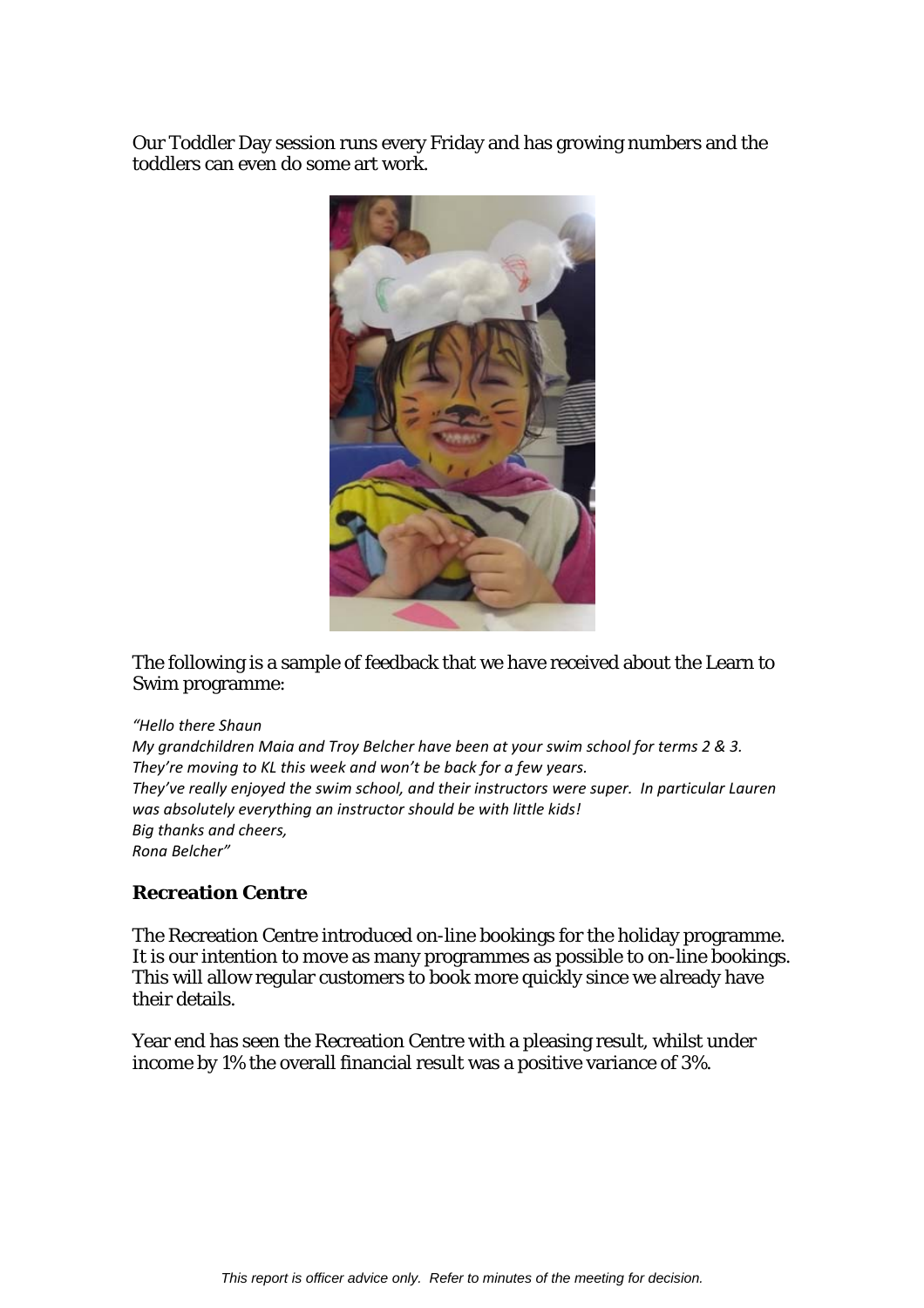#### **Facility: Tawa Rec Centre**

| Attendance: 2012/13     |            |       |       |                 |       |       |       |      |             |      |       |       |       |
|-------------------------|------------|-------|-------|-----------------|-------|-------|-------|------|-------------|------|-------|-------|-------|
| <b>Numbers (Actual)</b> |            |       |       |                 |       |       |       |      |             |      |       |       |       |
| Category                | <b>YTD</b> | July  | Aug   | lSep            | lOct  | Nov   | l Dec | Jan  | <b>IFeb</b> | Mar  | Apr   | May   | June  |
| <b>Adults</b>           | 15,018     | .642  | .929  | .933            | ,525  | ,096  | 436   | 834  | 697         | .063 | 1.119 | .655  | 089   |
| Leisure card            | 357        | 33    | 45    | 25 <sub>l</sub> | 29    | 40    | 141   |      | 30          | 27   | 41    | 40    | 33    |
| <b>Children</b>         | 8.231      | .101  | .386  | 993             | 526   | 596   | 301   | 370  | 224         | 465  | 612   | 848   | 809   |
| Total                   | 23,606     | 2.776 | 3,360 | 2,951           | 2,080 | 1,732 | 751   | .204 | 951         | .555 | 1.772 | 2.543 | 1,931 |
| <b>TARGET</b>           | 25,000     | 3,300 | 2.800 | 2,800           | 2,100 | .600  | ,000  | .080 | .138        | .770 | 2.120 | 2,300 | 2,992 |

**Attendance: 2011/12**

| <b>Numbers (Actual)</b> |            |  |  |  |  |
|-------------------------|------------|--|--|--|--|
| Category                | <b>YTD</b> |  |  |  |  |
| <b>Adults</b>           | 15.260     |  |  |  |  |
| Leisure card            | 435        |  |  |  |  |
| Children                | 8.923      |  |  |  |  |
| Total                   | 24.618     |  |  |  |  |
| <b>TARGET</b>           | 25.000     |  |  |  |  |

This is staff feedback regarding a compliment received by them following the school holiday programme making a visit to a nearby activity.

*"Our holiday programme attended Laser Force and the staff at Laser Force complimented our team on how organised they were and how well they supported the children enabling everyone to have a great time."* 

## **Community outreach**

There have only been six bookings of the Push Play trailer during this period. There is always a significant increase in the warmer months**.** 

## **5. Discussion**

There are no discussion items for this report.

## *1. Consultation and Engagement*

*There are no consultation or engagement issues in respect of this report.* 

### *2. Financial Considerations*

*There are no financial considerations in respect of this report.* 

### *3. Climate Change Impacts and Considerations*

*There are no climate change impacts or considerations in respect of this report.* 

### *4. Long-Term Plan Considerations*

*There are no LTP considerations in respect of this paper.* 

## **6. Conclusion**

Next term we are working with marketing on several promotions at the pool. In August we will be offering a winter special with a \$3 entry for a child, \$5 for an adult and \$3 for an adult off peak (8am – 3pm). This offer will only be available at Tawa pool.